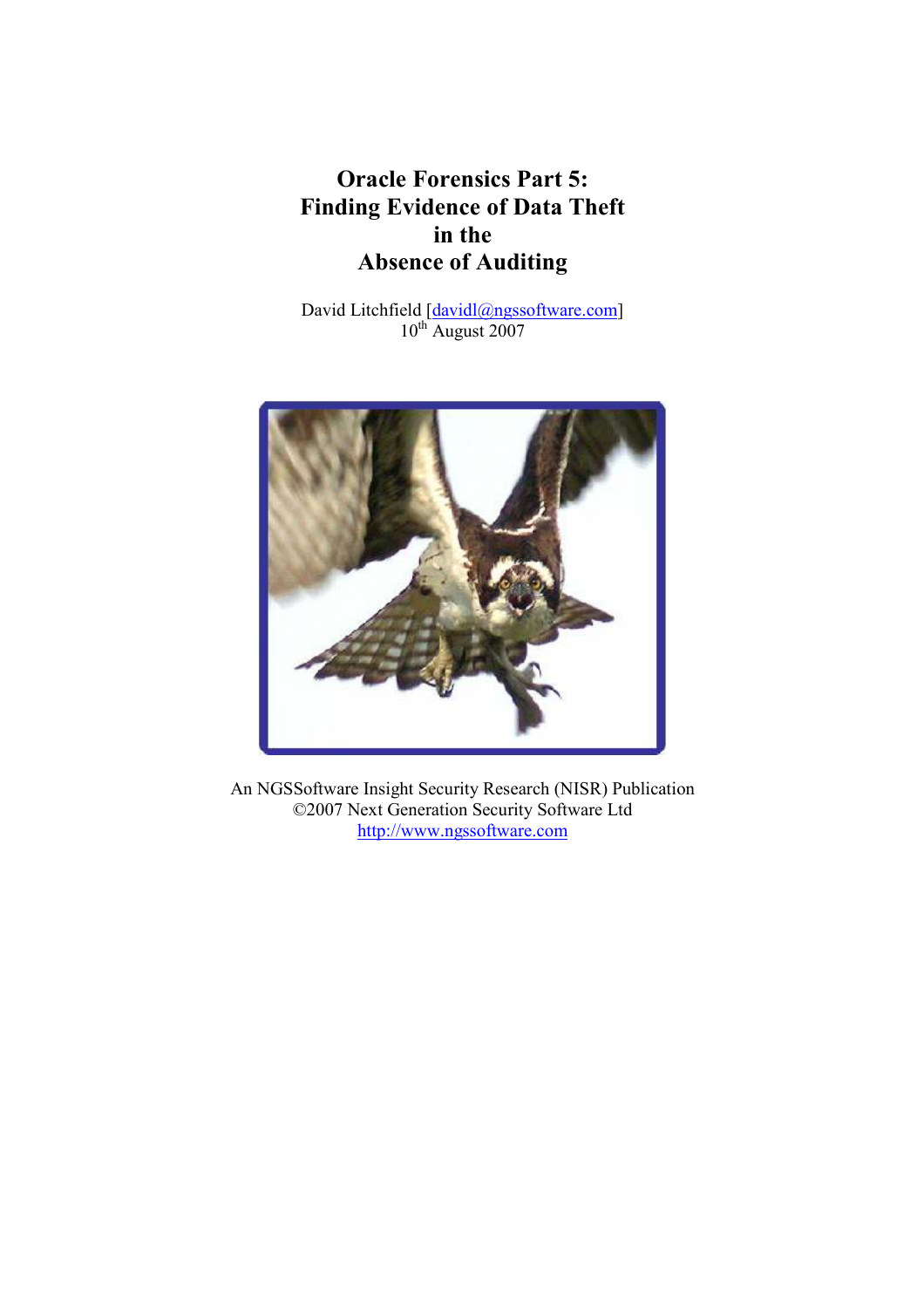## Introduction

The forensic analysis of a compromised database server presents its own unique challenges. In other areas of computer forensics it's often obvious that a crime has been committed: pornographic images are discovered on a hard drive; a rootkit has been installed; a system has been trashed. In the case of a database intrusion however it may appear at first glance that nothing untoward has happened - prima facie evidence appears absent. In the physical world if something is stolen it is gone and by that the theft becomes obvious but with computers, and specifically database servers, when data is stolen, only a copy is taken and the original remains. As such, it is not immediately apparent that a theft has occurred and, in the absence of a suitable audit trail, it becomes even harder for the investigator to determine whether a breach has occurred. According to the National Conference of State Legislatures [1] 35 states in the U.S. have enacted security breach notification laws such as the California Database Security Breach Notification Act, Senate Bill 1386. Many of these laws only require notification in the event of an attacker gaining access to personally identifiable information (PII) and some require organizations to only notify in the case of an attacker gaining access to unencrypted PII. Knowing whether an attacker has gained access or not is critical when it comes to making the decision as to notify or not. This paper will show how an incident responder may determine if a such a breach of an Oracle database server has occurred in the event that there is no audit trail but it is suspected that an attacker has gain unauthorized SELECT access to data.

If an attacker breaks into a database and creates objects such as functions or tables and even deletes them afterwards in an attempt to hide their activities then they can be easily spotted [2]. If an attacker however breaks in and simply silently SELECTs some data, for example usernames, passwords or credit card details, and then slinks away then they can be much more difficult to spot. In a system that doesn't have auditing enabled how can one tell if such an attack has taken place? Pinning down evidence of this kind of compromise can be difficult but, as this paper will show, there are a few places where evidence of SELECT queries can be found. These include tables used by the Automatic Workload Repository (AWR), the Cost-Based Optimizer (CBO) and fixed views in the shared pool area of memory. In the case of SQL injection attacks through a web server there may of course be evidence in the web server's log files – this paper however concentrates on evidence in the database server itself.

N.B. This paper details information about Oracle 10g Release 2 only and should be used as a guideline for investigating other versions of Oracle as no guarantees or assertions can be made about other versions. For more papers on Oracle Forensics please see http://www.databasesecurity.com/oracle-forensics.htm

### The Cost-Based Optimizer

Whenever a user executes an SQL query, the server needs to compile the query into an execution plan. The best way to do this is determined by the Cost-Based Optimizer (CBO) which attempts to reduce the amount of system resources required to service the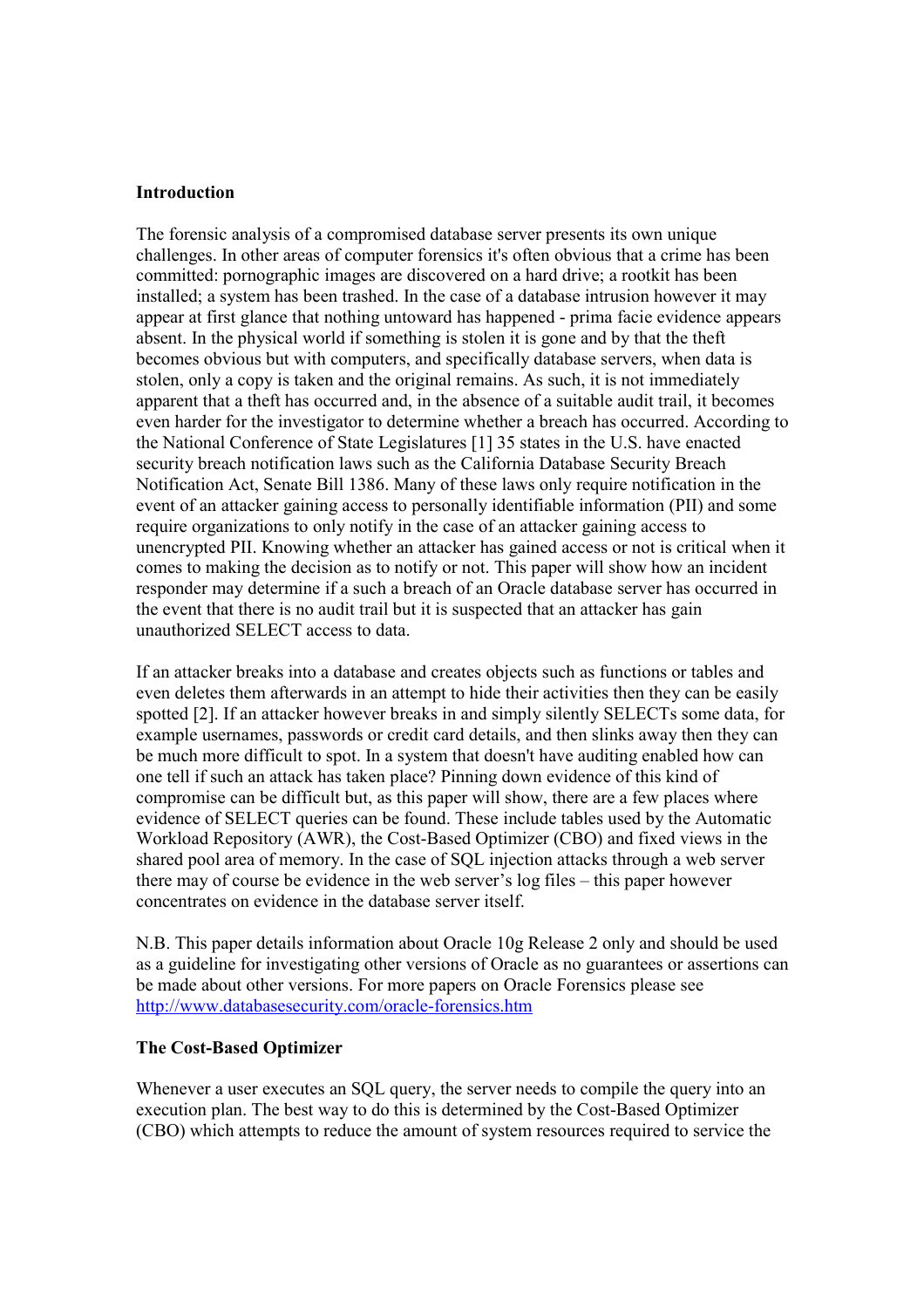query. Statistics about the CBO are recorded in tables by the System Monitor (SMON) background process. One such table, the COL\_USAGE\$ table, is used to record information about predicates used in SELECT queries or, in other words, the columns used in a WHERE clause and the type of predicate such as equals, like, range and so on. In 10g Release 2, this table is updated by the SMON process every twenty minutes. Information in this table can be used by a forensic examiner or incident responder to infer details about SELECT queries that have been executed in the database which can indicate whether data may have been stolen or not. Before showing how, let's look at the table's definition.

| OBJ#              | <b>NUMBER</b> |
|-------------------|---------------|
| INTCOL#           | NUMBER        |
| EOUALITY PREDS    | NUMBER        |
| EQUIJOIN PREDS    | <b>NUMBER</b> |
| NONEOUIJOIN PREDS | <b>NUMBER</b> |
| RANGE PREDS       | <b>NUMBER</b> |
| LIKE PREDS        | <b>NUMBER</b> |
| NULL PREDS        | <b>NUMBER</b> |
| TIMESTAMP         | DATE          |

The OBJ# column holds the object ID of the table being queried and the INTCOL# column holds the column number, as taken from the COL# column in the COL\$ table, used with the predicate. So, for example, if Z is defined as the  $3<sup>rd</sup>$  column in COL\$ on the COLTEST table and a query of 'SELECT  $*$  FROM COLTEST WHERE  $Z = 0$ ' is executed then the INTCOL# column in COL\_USAGE\$ will be 3. The TIMESTAMP column records to the nearest second when the entry was added to the COL\_USAGE\$ table – not when the query being recorded was executed. This is important to note when building a time line of events. As the SMON process writes changes to the COL\_USAGE\$ table every 20 minutes there can be a maximum skew of 20 minutes for a given entry. Another point to note with the TIMESTAMP column is that, if a new query on the same table using the same predicate is executed, the TIMESTAMP is updated; thus older records will be overwritten. The remaining columns indicate the type of predicate. For example, a row entry for EQUALITY\_PREDS would be generated after a query of 'SELECT X FROM COLTEST WHERE  $Z = 5$ '. A RANGE PREDS row would be generated after a query of 'SELECT X FROM COLTEST WHERE Z > 0 AND  $Z < 100'$ . A NULL PREDS row would be generated after a query of 'SELECT Y FROM COLTEST WHERE Y IS NULL' and a LIKE\_PREDS row generated after a query of 'SELECT Y FROM COLTEST WHERE Y LIKE '%A%''.

By dumping the contents of this table, a full picture of which tables have been selected from and which columns have been used with which predicates can be gained. So as to format the results more clearly each predicate type can be queried separately. For example, dumping the LIKE\_PREDs can be done as follows:

SQL> ALTER SESSION SET NLS\_DATE\_FORMAT = 'YYYY-MM-DD HH24:MI:SS';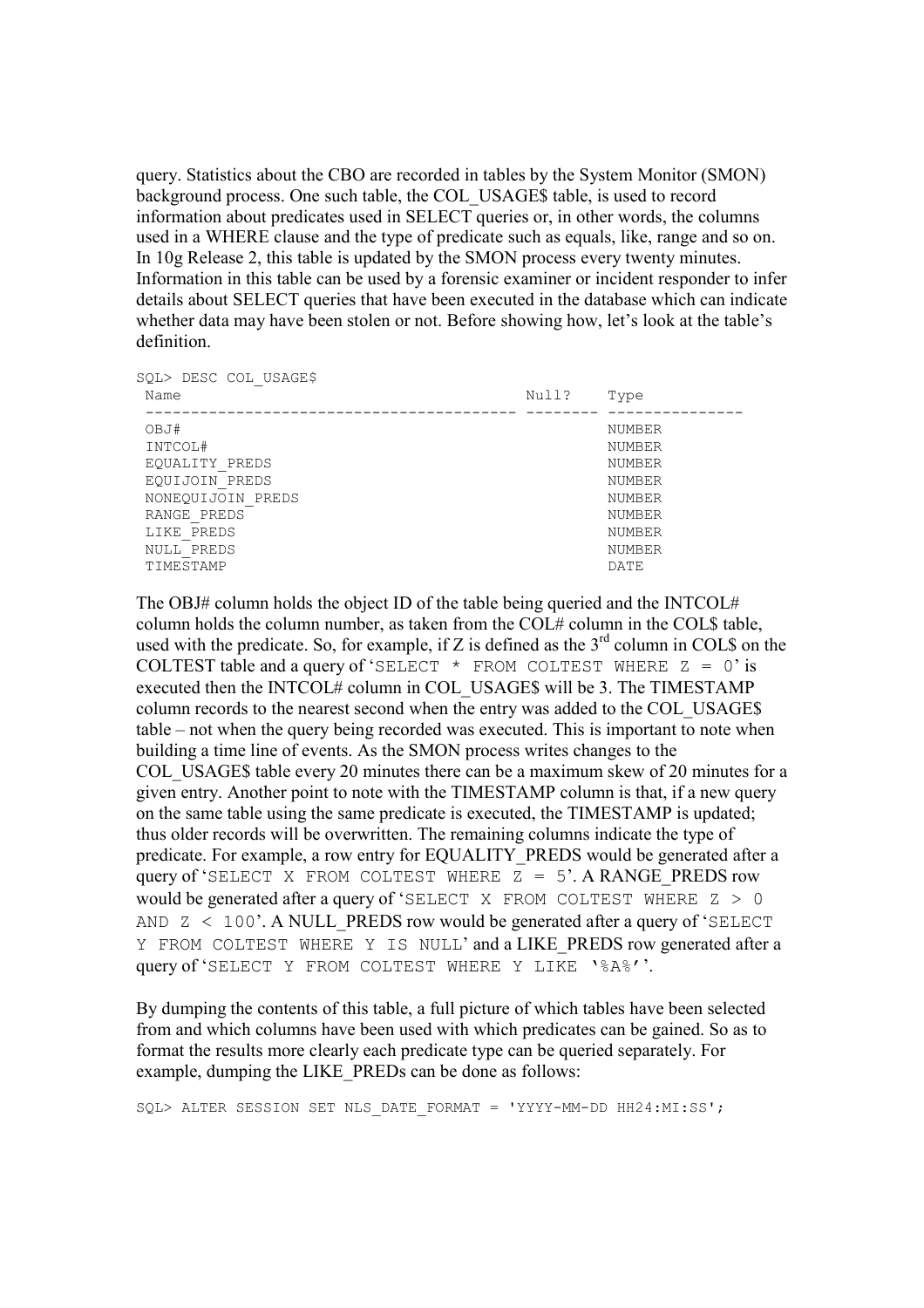#### Session altered.

SQL> SELECT C.TIMESTAMP, O.NAME, C.INTCOL#, C.LIKE\_PREDS FROM COL USAGE\$ C, OBJ\$ O WHERE C.OBJ#=O.OBJ# AND C.LIKE PREDS > 0;

| TIMESTAMP                 |  | NAME. |   | INTCOL# LIKE PREDS |  |
|---------------------------|--|-------|---|--------------------|--|
|                           |  |       |   |                    |  |
| 2007-08-08 06:10:27 COL\$ |  |       | h |                    |  |
| 2007-08-09 18:06:55 OBJ\$ |  |       |   |                    |  |
| $\cdots$                  |  |       |   |                    |  |
| $\cdots$                  |  |       |   |                    |  |

If we look at the first row of data we can see that someone has SELECTed from the COL\$ table using the  $6<sup>th</sup>$  column with a "like" predicate. As it happens, this row was created in COL\_USAGE\$ after an attacker, whilst looking for interesting tables from which to dump data, executed the following SQL:

SQL> SELECT TABLE NAME FROM DBA TAB COLS WHERE COLUMN NAME LIKE '%CREDITCARD%';

DBA\_TAB\_COLS is a view that maps onto the COL\$ table – COLUMN\_NAME in the view corresponds to the  $6<sup>th</sup>$  column in the COL\$ table – which is "NAME" – in other words the name of the column. One thing to note here is that the OBJ# in COL\_USAGE\$ relates not to the view's object ID but that of the underlying table.

Clearly for this method to be useful one needs to be able acquire a baseline with which current data can be compared against. This baseline can be established in a number of ways. If the COL USAGE\$ table happens to have been backed up then comparisons with can be made these, provided of course the backups were made during a time outside of the intrusion. If no backups of COL\_USAGE\$ are available then it may be possible through examinations of the organization's database applications and conversations with DBAs and developers to determine which tables should appear in the COL USAGE\$ table and under what conditions. For example, if the organization's applications only ever query tables 1, 2 and 3 but not 4 and 4 happens to appear in the COL\_USAGE\$ data then one may infer that this is outside the bounds of what is "normal", warranting further investigation. There are further limitations when it comes to inferring details of attacks using COL USAGE\$ data. It is evident that if an attacker does not predicate their query with a column from the table in question then no entry will be created in the COL USAGE\$ table. Thus if an attacker queries 'SELECT PASSWORD FROM SYS.USER\$ WHERE NAME =  $\text{ysy}'$  then a row will be created however no row will be created for the following query, 'SELECT PASSWORD FROM SYS.USER\$'.

If an attacker can run arbitrary SQL with DBA privileges, for example by exploiting a PL/SQL injection flaw, then the attacker could DELETE from this table. In doing so, however, evidence of this DELETE would be left in the redo logs as well as the data files themselves [2].

## Fixed V\$ views in the Shared Pool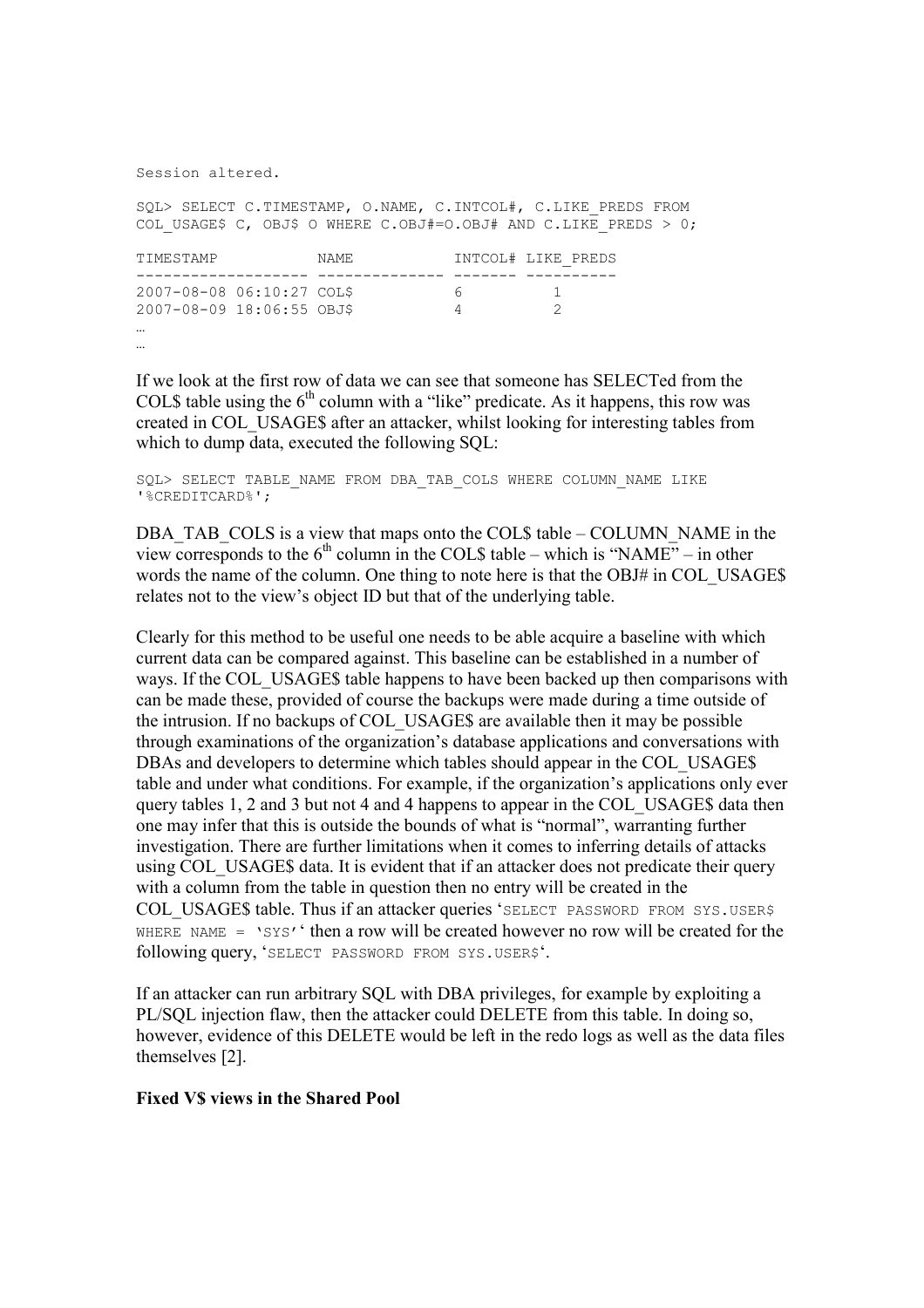There are a number of virtual tables and views that Oracle maintains for performance purposes. These views are accessible to DBAs and can often contain evidence of attacks. Two of these views are of particular interest – V\$SQL and V\$DB\_OBJECT\_CACHE.

The V\$SQL fixed view contains a list of recently executed SQL. It is a circular buffer so as it fills up new information pushes out old information. Depending upon the size of the shared pool, and depending upon the length of each query the buffer can hold a large number of queries. A default install of 10g Release 2 can hold up to about 7000 queries before older entries are overwritten.

```
SQL> SET LONG 3000000 
SQL> SELECT LAST ACTIVE TIME, PARSING USER ID, SQL FULLTEXT FROM V$SQL;
```
Evidence of an attacker's activities may be found in this fixed view and careful examination of the SQL\_TEXT should reveal this. It must be stressed that if an attacker can find a way to execute arbitrary SQL as DBA, of which there are many, then they can clear the SQL from this view by executing 'ALTER SYSTEM FLUSH SHARED\_POOL'.

V\$DB\_OBJECT\_CACHE contains details about objects in the library cache. There are two points of interest with regards to this particular view. Firstly, if an object exists in the cache then it has probably been accessed recently and secondly this view can contain snippets of recently executed SQL.

| SQL> DESC V\$DB OBJECT CACHE |       |                 |
|------------------------------|-------|-----------------|
| Name                         | Null? | Type            |
|                              |       |                 |
| OWNER                        |       | VARCHAR2 (64)   |
| <b>NAME</b>                  |       | VARCHAR2 (1000) |
| DB LINK                      |       | VARCHAR2 (64)   |
| NAMESPACE                    |       | VARCHAR2(28)    |
| TYPE                         |       | VARCHAR2 (28)   |
| SHARABLE MEM                 |       | <b>NUMBER</b>   |
| LOADS                        |       | <b>NUMBER</b>   |
| <b>EXECUTIONS</b>            |       | <b>NUMBER</b>   |
| LOCKS                        |       | <b>NUMBER</b>   |
| PINS                         |       | <b>NUMBER</b>   |
| KEPT                         |       | VARCHAR2(3)     |
| CHILD LATCH                  |       | <b>NUMBER</b>   |
| INVALIDATIONS                |       | <b>NUMBER</b>   |
|                              |       |                 |

The type of row data stored in the NAME column depends on the NAMESPACE column. If a row's NAMESPACE column is 'CURSOR' then NAME holds SQL data – if NAMESPACE is 'TABLE/PROCEDURE' then NAME holds a recently accessed table or procedure. Thus, to dump a list of recently executed queries one can execute

SQL> SELECT NAME FROM V\$DB OBJECT CACHE WHERE NAMESPACE = 'CURSOR';

To access a list of recently accessed tables and procedures one can execute

SOL> SELECT OWNER, NAME FROM V\$DB OBJECT CACHE WHERE NAMESPACE =